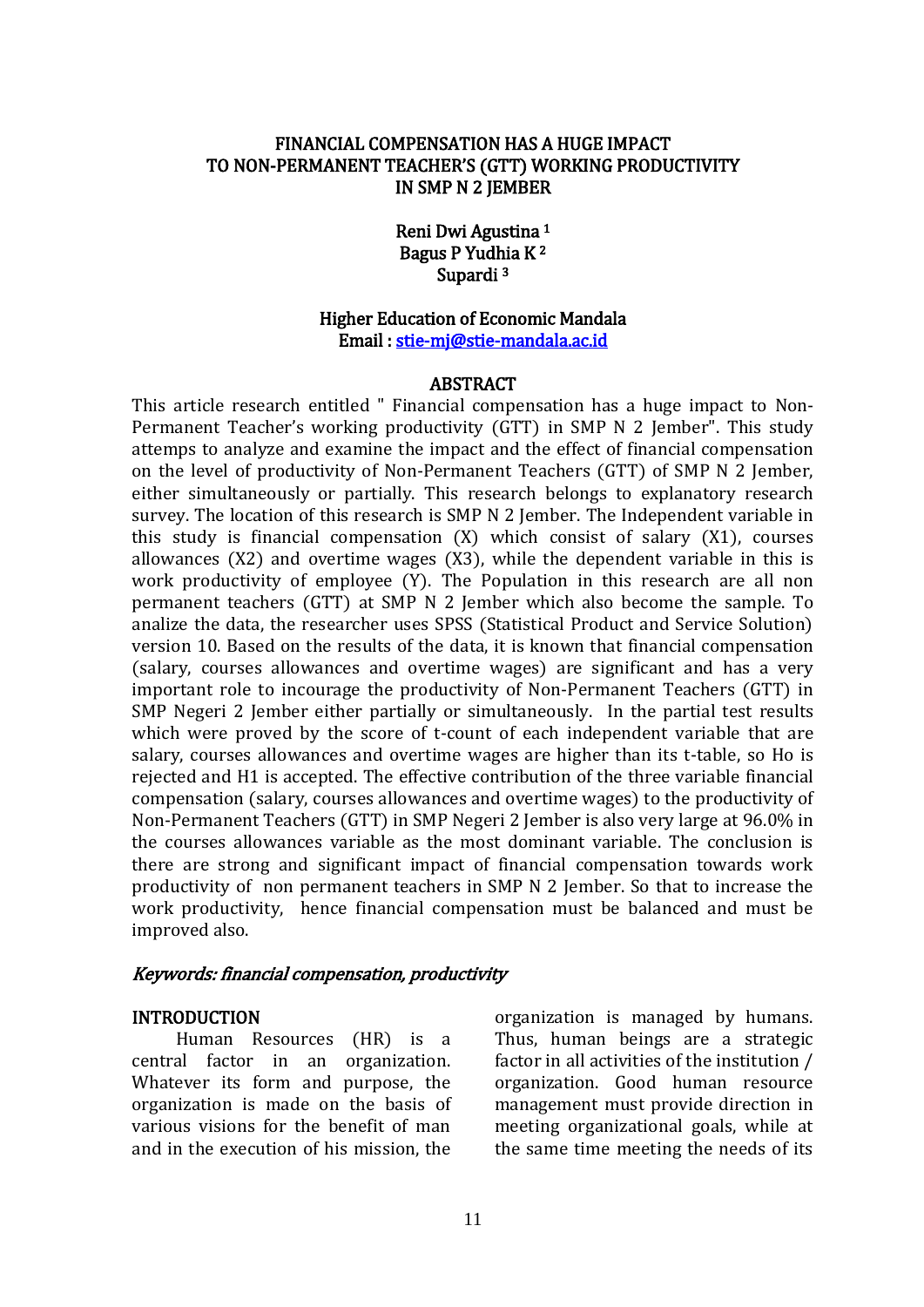employees. In this case the effectiveness of people is the key to the success of an organization. Therefore, management must move forward with more innovative and productive ways to lead people, thus getting optimum benefits.

Human resources as well as one of the elements that determine the success of an organization, they also as a creature that has certain thoughts, feelings, needs and expectations. This requires special attention because these factors will affect achievement, dedication, loyalty and love to their work and organization (Hasibuan, 1994). This situation makes human resources as an asset that must be increased efficiency and productivity.

To achieve this, the institution must be able to create conditions that can encourage and enable employees to develop and improve their skills optimally. One effort that can be taken to create a healthy condition is to provide satisfactory compensation. According Handoko (1994), a way to improve job performance, motivation and employee's job satisfaction is to provide compensation. The importance of compensation as one indicator of satisfaction in work is difficult to estimate, since employee views on money or direct rewards seem very subjective and perhaps unique (Fraser, 1992). But basically the allegation of injustice in paying wages and salaries is a source of employee's dissatisfaction towards compensation which in turn can lead the disputes and low spirits from the employees themselves (Strauss and Sayles, 1990).

Michael and Harold (1993) divide compensation in three forms, namely material, social and activity. Material compensation is not just in the form of money, and benefits but all forms of physical reinforcement (phisical reinforcer), such as parking facilities, telephones and comfortable office space. While social compensation is closely related to the need to interact with others. These forms of compensation include recreation, the formation of decision-making groups, and special groups established to solve the institution problems. While the activity compensation is the compensation that is able to compensate for aspects of the unfavored work by providing opportunities to perform certain activities. Forms of activity compensation can be "power" owned by an employee to perform activities outside their routine work so it avoid the rising of work's boredom. The three forms of compensation, will be able to motivate employees both in supervision, job performance, membership, security, personal development and commitment to the workplace. From the results of research conducted by behavioral experts show that the main factor of employee dissatisfaction is the incompatibility of compensation to the expectations of employees. Besides, the employee's dissatisfaction with the receiving compensation can lead to negative behavior of employees to the workplace which can be seen by the decreasing of commitment which will eventually decrease his work performance (Noe, 1994).

This condition requires an institution to develop its performance, and it must be supported by the professional high loyalty and dedication employees. The satisfactory compensation can reduce the incidence of turnover and absenteeism. By increasing employees' commitment to the organization and involving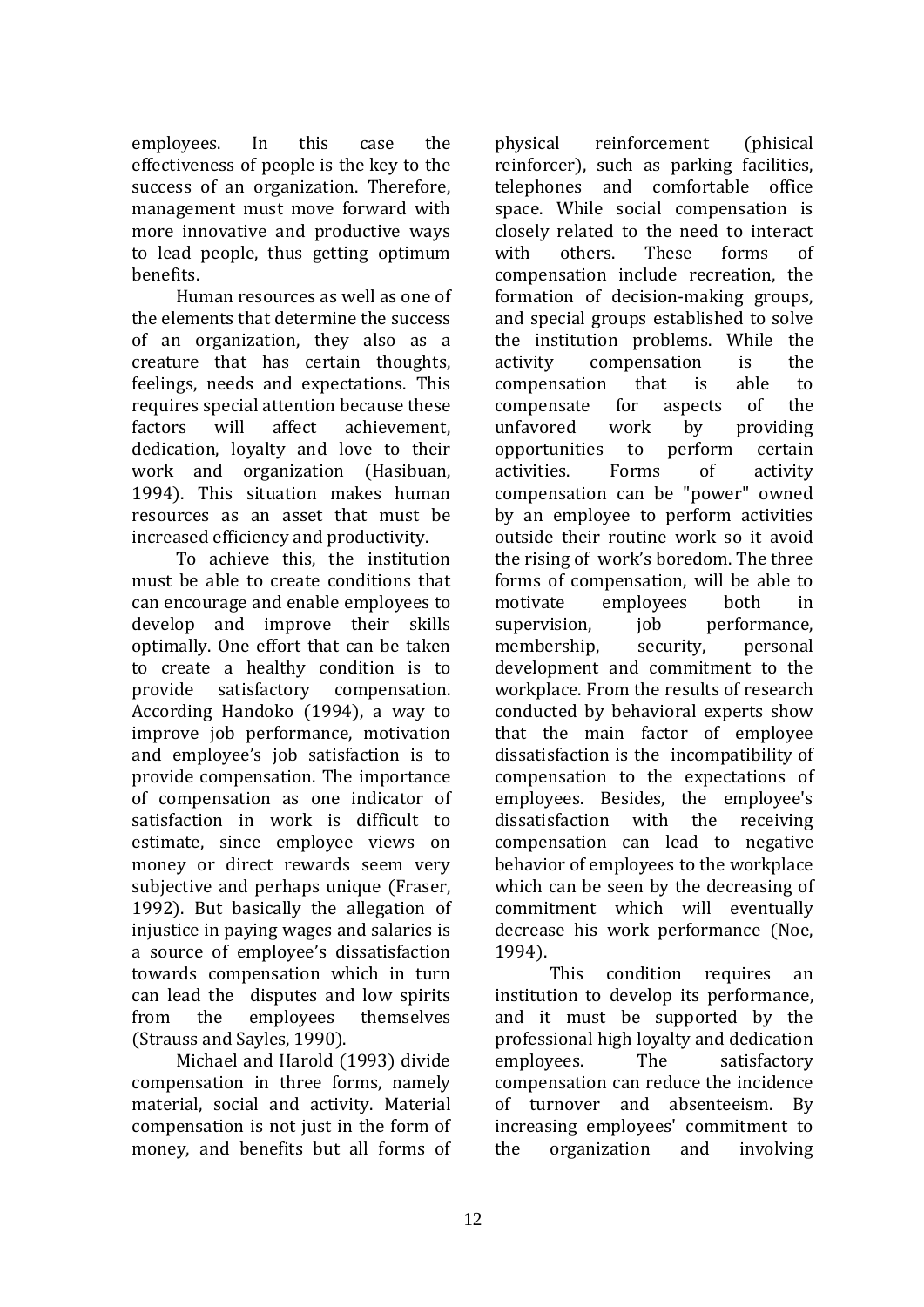employees in organizational activities will reduce the turnover and absenteeime. In addition, another effect of employee dissatisfaction to work is the psychological impact experienced by employees which willing to move away from the institution. The desire is certainly not easy to be realized considering the various conditions that are not or less allow for employees to move from one institution to another institution, such as conditions in the increasingly tight labor market, bureaucracy and internal rules that exist within the institution itself. Finally, the form of their inability to exit is realized with no regard for their work and do not feel responsible towards the progress of the institution or in other words, has low commitment and low involvement to the institution. This of course brings a very unfavorable impact for the institutions because employees who have a low commitment will gain low work performance and productivity.

This condition is feared to occur in Non-Permanent Teachers (GTT) in Jember District. Due to the absence of regional minimum wage fixing, GTT's financial compensation is calculated based on the number of teaching hours the amount of which is adjusted to the school's ability to attract student enrollment fees that are heavily constrained by local regulations and 15% of the school's BOS funds (Bantuan Operasional Sekolah). This condition caused many GTTs have to compete in searching other side job to fulfill their daily needs with various businesses outside their main teaching hours, even teach in several schools at once because in reality, the number of teaching hours at school should prioritize the civil servant teachers, Although in fact the burden of work such as teaching

administration, and other tasks beside the main task of teaching much be charged to the GTT considering all administrative tools should be based on IT-form which is be very difficult to be mastered by the senior civil servant teachers.

This causes GTT have to share its energy and concentration to several jobs at once. This condition is feared to occur in Non-Permanent Teachers (GTT) in SMP N 2 Jember. This conditions can not be allowed to drag on because with low commitment and productivity, the GTT can not devote all their souls, feelings and times to the progress of education in schools that ultimately the school will lose their competitiveness in the aspect of achievement from other schools because it is not uncommon for schools have a highly qualified GTT on aspects of their ability.

Essentially when an individual GTT is satisfied with their income, they will increase their productivity that will support the progress of school. If the school wants to achieve the optimal goal iorder to improve its existence then it should be able to give what is wanted by GTT. The Fulfillment of the needs of GTT will make them do their work better or in other words more productive. It is of course will provide benefits for the school in improving the progress of education through their student achievement.

The general purpose of this study is to analyze and examine the impact of salary on the level of work productivity of Non-Permanent Teacher (GTT) of SMP N 2 Jember, either simultaneously or partially, to analyze and test the impact of courses allowances on work productivity level of Non-Permanent Teachers (GTT ) SMP N 2 Jember, either simultaneously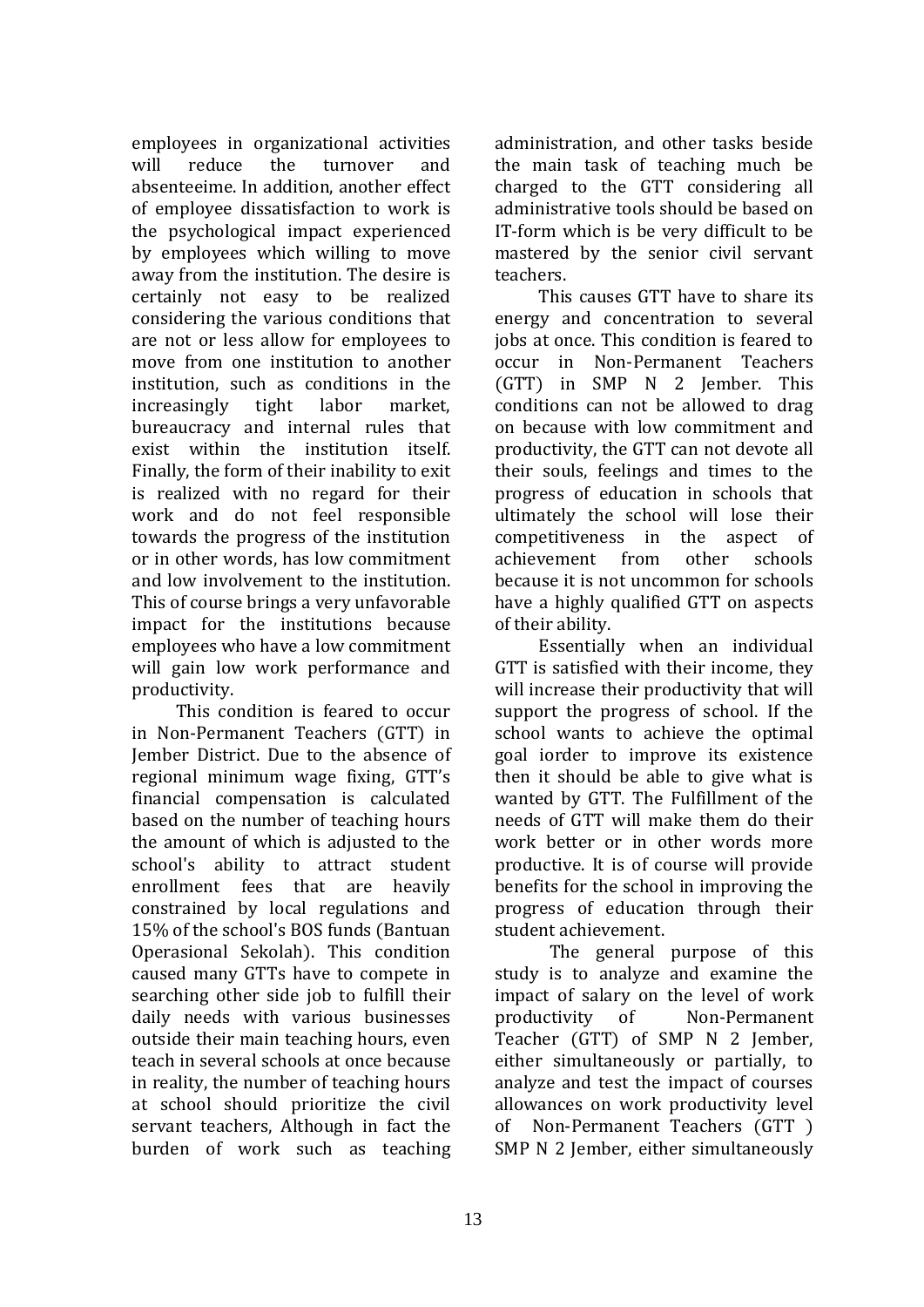or partially and to analyze and test the effect of overtime wages on the level of work productivity of Non-Permanent Teacher (GTT) SMP N 2 Jember, either simultaneously or partially.

# Theoretical Framework and Hypothesesis Development Human Resource Management

Human resources have a very strategic position in the organization, meaning that the human element plays an important role in conducting activities for the achievement of goals. Adequate management of human resources is needed to achieve better conditions so as to create qualified human resources, loyal and achievers. Sulistiyani and Rosidah (2003) stated "MSDM is an effort to mobilize and manage human resources within the organization in order to be able to think and act as desired by the organization". Simamora (2004) suggests that:

Human resource management is the empowerment, development, assessment, reward, and management of individual members of an organization or group. Human resource management also involves the design and implementation of a system of planning, development, development, career management, performance evaluation, compensation, and smooth employment relationships

# Definition of Non-Permanent Teachers (GTT)

Teachers according to Law Number 14 / 2005 regarding teachers and lecturers are professional educators with the main task of educating, teaching, guiding, directing, training, assessing and evaluating learners in early childhood education formal education, primary education and secondary education (pasal 1, ayat 1).

A teacher participates in the effort to establish potential human resources in the field of development. Understanding professional teachers by experts is all people who have the authority and responsible about the education of their students, either individually or classically, in school or out of school. In the Indonesi, teachers generally refer to educators with the main task of educating, teaching, guiding, directing, training, assessing, and evaluating learners. Teacher is someone who is always heard and imitated.

The term GTT is formal because the three letters are the choice of the administrative standard of mention in public schools. The term GTT is commonly found in official letters, assignment letters, and various other official letters in public schools. GTT is appointed based on the needs of the school by the principal. Appointment decree is local, not provincial (governor), or national (President). This appointment is through a series of tests held by the school. All authority rests on the principal, both the appointment, the sustainability as well as the dismissal of the GTT. The salaries of GTT are funded by schools that are sourced from the participation of parents and BOS (Operational school ) funds that should only be used as much as 15% of the amounts received by the school. Each newly year of lessons, GTT signs work contacts for a certain period of time, a year or more based on the school's needs.

# Compensation Definition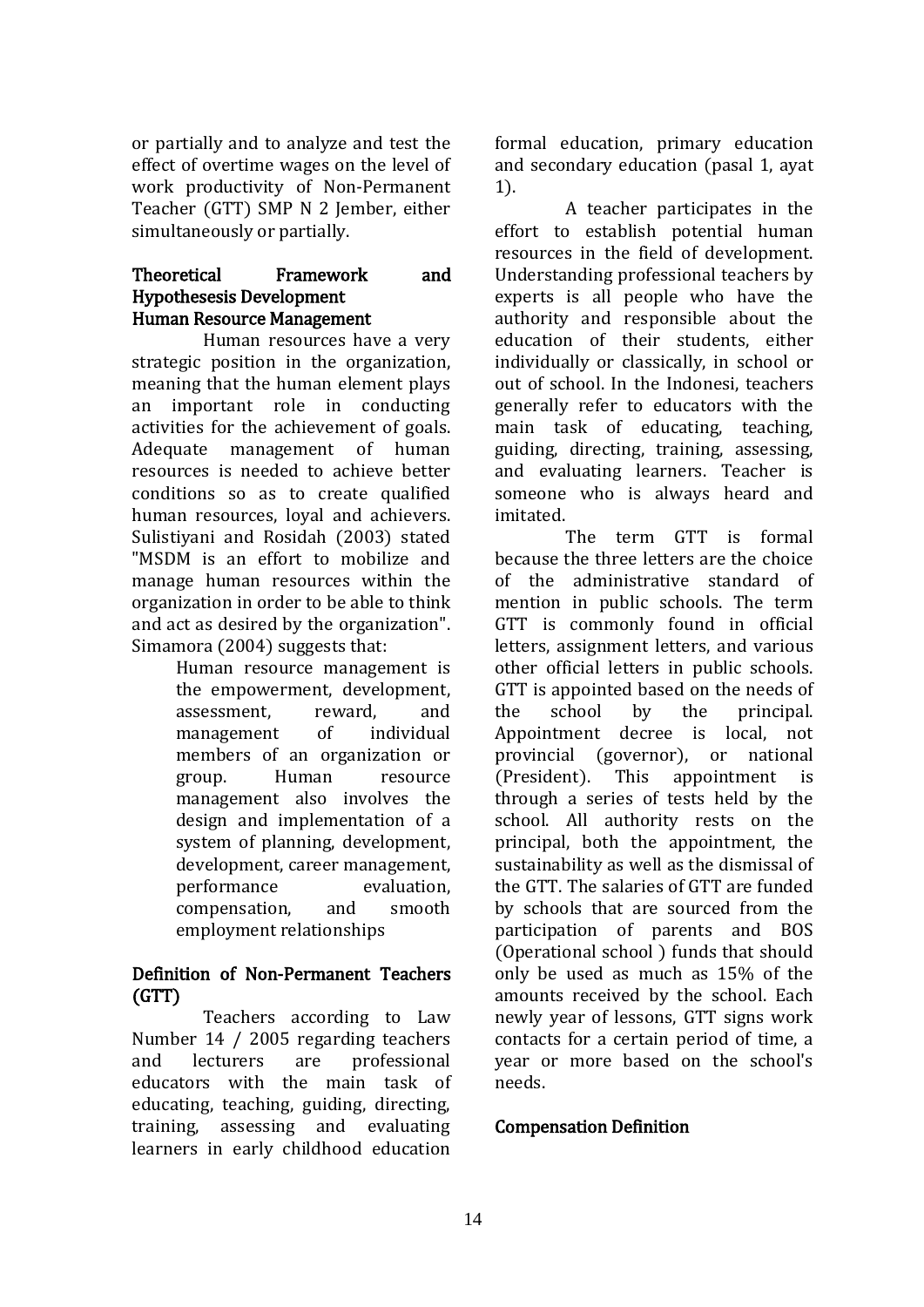The compensation of an organization which is oriented to profit making is an important factor to motivate the improving of its performance and maintaining the competent. According to Simamora (2004) that "compensation includes the financial returns, realized services and benefits received by the employees as part of the employment relationship. Compensation is what people receive in exchange for their contribution to the organization ". Martoyo's opinion (2000) "compensation is the overall arrangement of reward for employers and employees either directly in the form of money / financial or indirectly in the form of not money / nonfinancial". Further Handoko (2000) defines "compensation is the remuneration given by the institution to the workforce for the services or work either in the form of material (salary, incentive, bonus, commission, allowance) or non material (orally appreciation, praise, secure feeling)" Sikula (in Martoyo, 2000) says that:

.... In the employment world, financial rewards are the compensation resources provided to the employees for the return of their services. The terms "Remuneration", "wage" and "salary". Also are used to describe this financial arrangement between employers and employees. A remuneration is a reward, payment or reembursement for services rendered.

(In Kean, a prize of money which is the compensation given to them as a reward for their service. The kinds of giving wages, forms of wages and salaries are used to regulate the giving between the employer and his/her employees. Renumeration is a reward, payment or compensation for the service given).

According to Hasibuan (2002) "Compensation is divided into two, namely direct compensation in the form of salary, wage and incentive wage and Indirect compensation / employee welfare. While Sulistiyani and Rosidah (2003) stated that:

> There are two kinds of Compensations, namely, direct / financial compensation and indirect / non-financial compensation. Definitively direct compensation is the basic wage or salary system plus by a payment based on performance (achievement). Indirect compensation is a general category of benefits, a mandated protection program, health insurance, unemployed wage and other benefits.

More deeply Umar (2003) explains that:

The remuneration is divided into two types: financial rewards (often called financial compensation), and nonfinancial rewards (often called complementary compensation or indirect compensation) which is not related to work performance directly. Financial rewards is something received by the employees in the form of such as salaries or wages, bonuses. premiums, medications, insurance and others and paid by the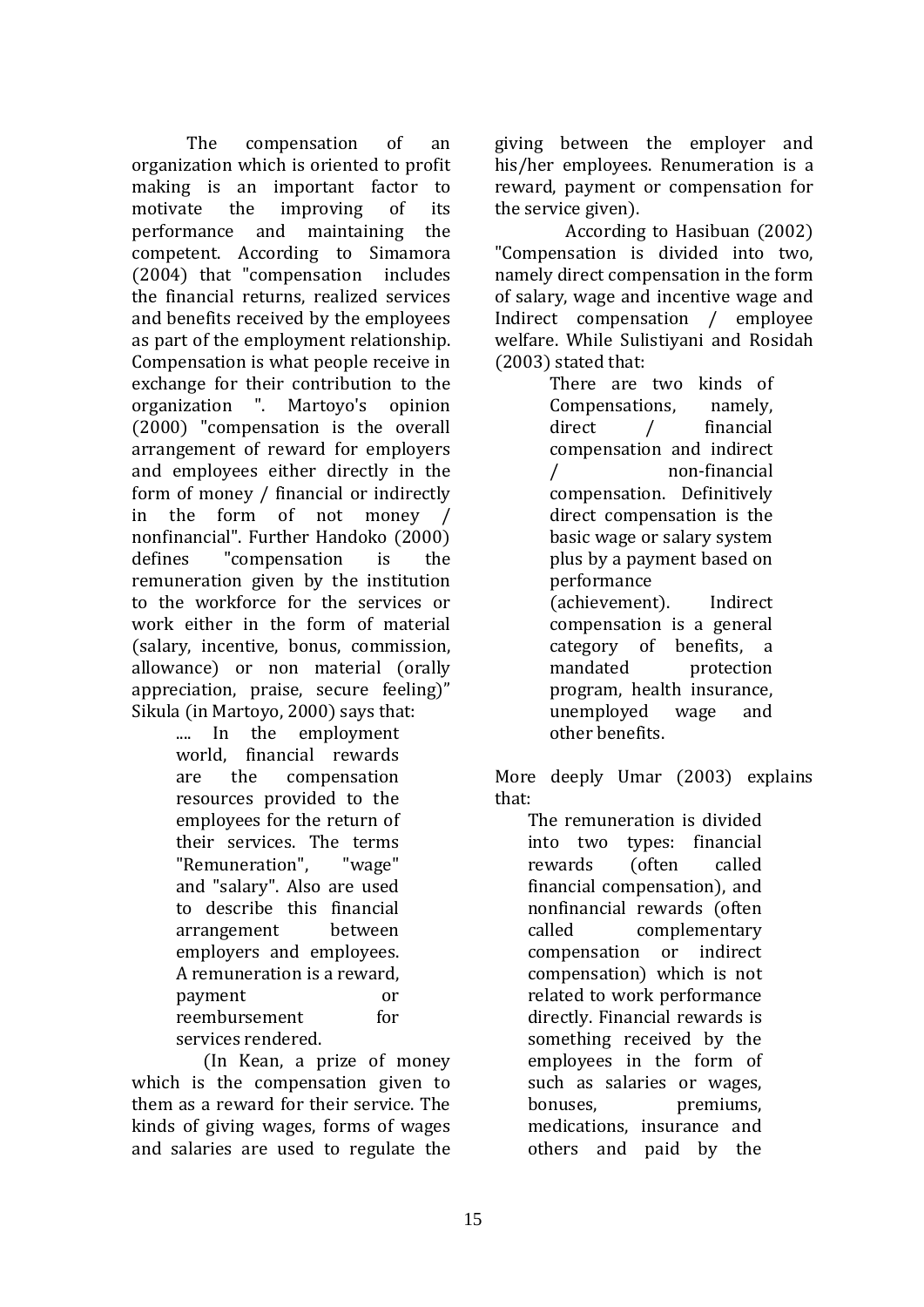organization. Nonfinancial benefits, intended to maintain in the long term coorperation such as the provision of service programs for those who attempt to create a pleasant conditions and working environment such as recreation programs, cafeterias and places of worship.

According to Martoyo (2000) the association of compensation with work productivity is in "better compensation will encourage the employee's high productivity, the cost per unit or production will be even lower". With the compensation given to the employee productivity increases so that it can meet the needs of daily life or in other words the economic needs. With the certain of receiving wages or salaries periodically means the guarantee of "economic security" and the families whose become dependents, thus encourages him to work more productively.

# Objectives and Benefits of Compensation

Every organization, whether small, medium or large, will design a compensation system for its people with a purpose, to lure, hold and motivate them. According to Giri (2009) "The compensation system is also designed for the achievement of certain objectives that are more common in nature, such objectives include attempting to reward desired work and centralize costs".

The purpose of compensation development is not a rule that must be rigidly followed and executed, but rather to the guidelines in giving wages / salaries to the employees. The better setting of salary and wages of an organization will be the better the salary / wages are received by its employees. The compensation arrangement must meet several objectives. Sometimes these goals will contradict each other. There are several goals or targets to be achieved by the organization in setting policy and reward system designed in such a way and effective. Ruky (in Giri, 2009) states that agency goals in establishing compensation systems are:

- 1. Be able to "attract" good quality worker and "retain" them (in order not to move to other agencies).
- 2. Motivate the good worker gains high achievement.
- 3. Encourage the improvement of the human resources quality.
- 4. Help to control the cost of labor benefits (labor cost).

According to Milkovich and Newman (1996) Pay systems are designed efficiency (performance driven, total quality, customer focus, cost control), equity and compliance. The development of pays benefits is highly dependent on each institution and type of business. According to Carell, et.all (1995) Reward / compensation aims to attract from outside the institution, maintaining a good quality, motivating, as well as efforts to comply with applicable legislation.

# Factors That Become Compensation Considerations

According to Dessler (1998) in determining the formulation of wages compensation plan, especially related to salary and wages, there are four factors that must be considered, namely legal factors, trade unions, policies and justice.

According to Gomez, et.all (1995), External equity refers to the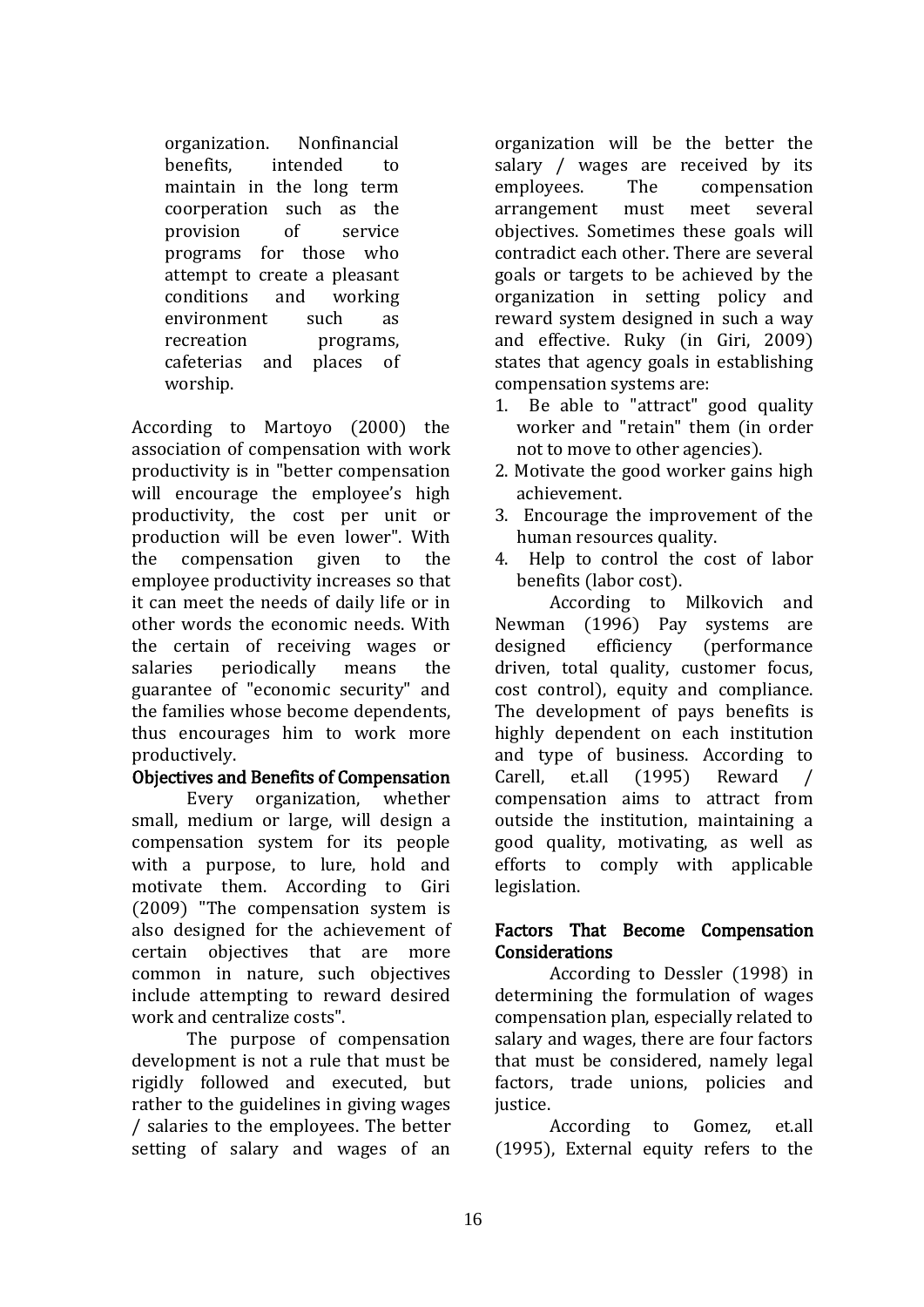perceifed fairness of pay relative to what other employees are paying for the same type of labor. To achieve external equity, they use salary data on benchmarks or key jobs. Obstained from market surveys to set a pay policy. The policy of the external reward rate is influenced by the level of demand and supply of labor, product markets, industry characteristics, the ability to pay.

According to Giri (2009) "Giving compensation by an organization based on a good mindset, usually the compensation is given on the basic principles that meet the five components, namely:

- 1. Fair / equitable, the determination of the level / amount of wages should be considered "fair" which in book terms is called "internal equity" or "equitable".
- 2. Attractive and Competative, the wage / salary / reward rate offered should be attractive and competitive compared to other similar institution. To ensure that it can be achieved, institution should routinely do the benchmarking surveys in the same or more extensive industry sector
- 3. Appropriate, easy and up-todate, the policy and reward system used should be appropriate for the institution in terms of various aspects.
- 4. Comply with the provisions of the laws and regulations of the government, all policies.
- 5. Fair / reasonable, the level of reward / wage / salary should be sufficient and reasonable for the recipient in

accordance with the ability of the institution.

There are four factors to determine the compensation system according to Mondy, Noe and Premeaux (in Giri; 2009), namely: the organization factor, the employee factor, the labor market factor and the type of work itself (the Job).

- 1. In the organizational factors, the determination of compensation should be viewed from the side of management policy, the political circumstances that affect the organization and the ability of the organization in making payments.
- 2. From the employee factor, the determination of this compensation must touch on matters relating to the worker's performance. payments based on merit, salary variables, skill-based payments, payments based on competence, seniority, work experience, membership relation in the organization, Its potential, political influence and the last is luck.
- 3. In the labor market factors, the determination of compensation should also look at the generally applicable compensation in the labor market, for which the organization in establishing this compensation system should conduct a survey on other institution, feasibility, living costs, labor organization, social level and prevailing economic legislation.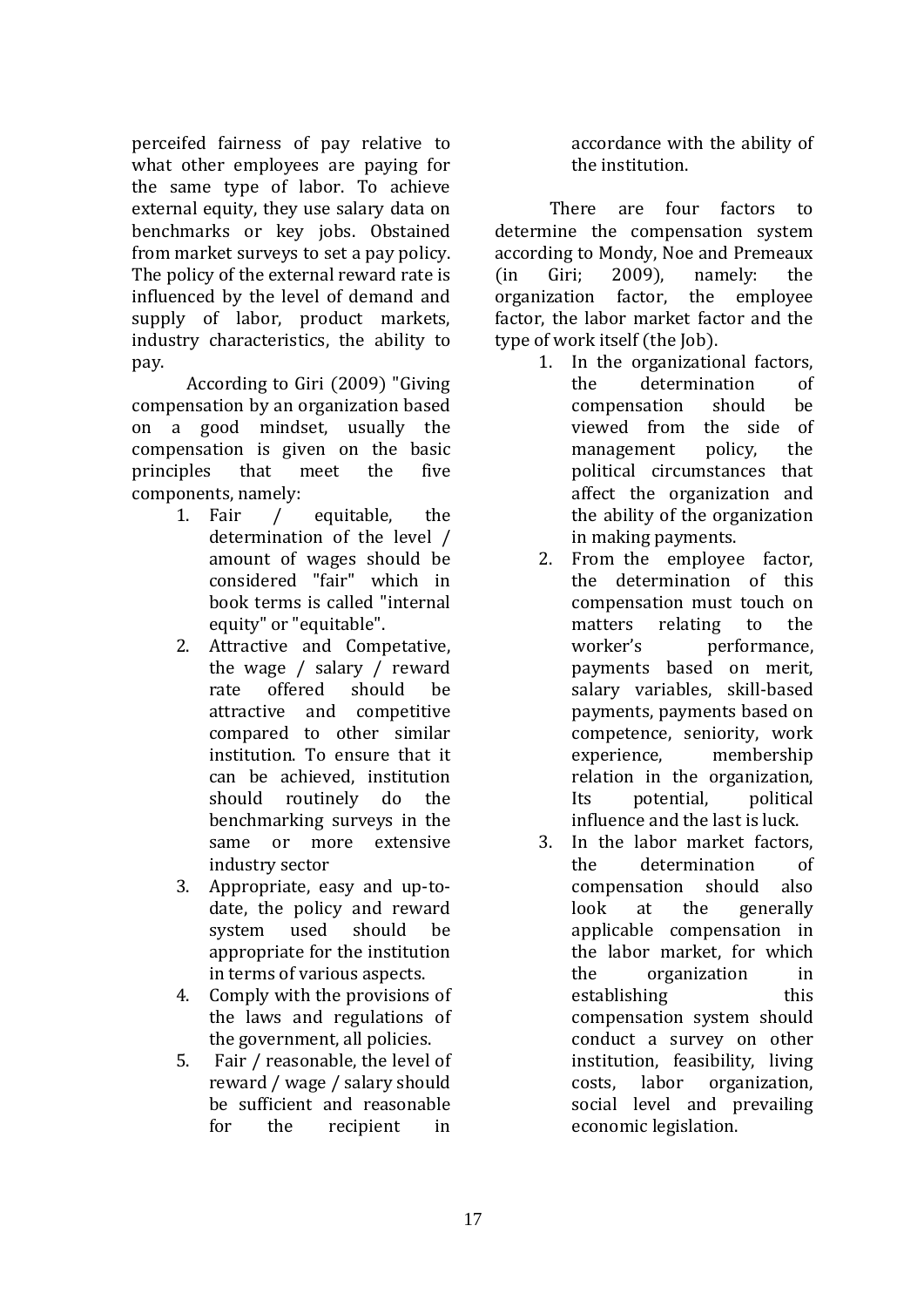4. While in the job factor, the determination of the compensation system should be based on job analysis, job description, job evaluation and collective bargaining, .

# Work Productivity

Institutions that want to survive and win the competition in the business world must be able to increase their productivity. Generally, productivity is defined as the relationship between real and physical results (goods or services) with actual entry. As stated by the opinion of Kapustin cited by Sinungan (in Hasibuan, 2003) suggests that "productivity is seen as an intensive use of conversion sources such as labor and measured machinery appropriately and actually demonstrates an efficient performance." Meanwhile, according to Hasibuan (2003): "Productivity is the ratio between output and input. If the productivity increases, it is made possible only by the increasing of efficiency (time-ingrediens-manpower) and work systems, production techniques and the increasing of labor skills ".

Philosophically, Umar (2002) defines: "productivity is as a result of the comparison of effectiveness produces output with the efficiency of input use", further Anoraga and Suyati (1995) define productivity as follows: "Productivity has an understanding related to effectiveness and efficiency. Effectiveness is related to achievement of goals that have been associated with human work, while efficiency is more emphasis on the work ".

Grenberg (in Sinungan 2003) defines "productivity as the ratio between the totality of expenditure at a given time divides by the totality of input over a given period". While the definition of productivity by Sulistiyani and Rosidah (2003) is: "Productivity concerns the problem of the end result, that is how big the final results obtained in the production process. In this case it related with efficiency and effectiveness. Efficiency is measured by the ratio of output and input. Or in other words measuring efficiency requires the identification of the work ". Effect of Compensation on Work **Productivity** 

Humans work to meet their needs, so they expect by working they will get the appropriate remuneration that can be used to meet their needs. With a fair and reasonable remuneration received by the employees, it will give job satisfaction that will eventually be the motivation of work with the best and full responsibility because the needs are met so that productivity increases. The increased productivity will raise more profit to the institution as well as enhance the company's advantage in competing in the industry. This is in accordance with the opinion (in http://pustakaonline.wordpress.com/2 016/03/21/compensation effect on productivity in cv moonlight) which states that:

To gain excellence in its human resources, which also means superiority for the institution, the institution must be able to increase the productivity of its human resources. The productivity of an organization is influenced by many factors, such as fair and reasonable compensation so can satisfy its employees.

While Irmayanti (2004) revealed the influence of compensation on job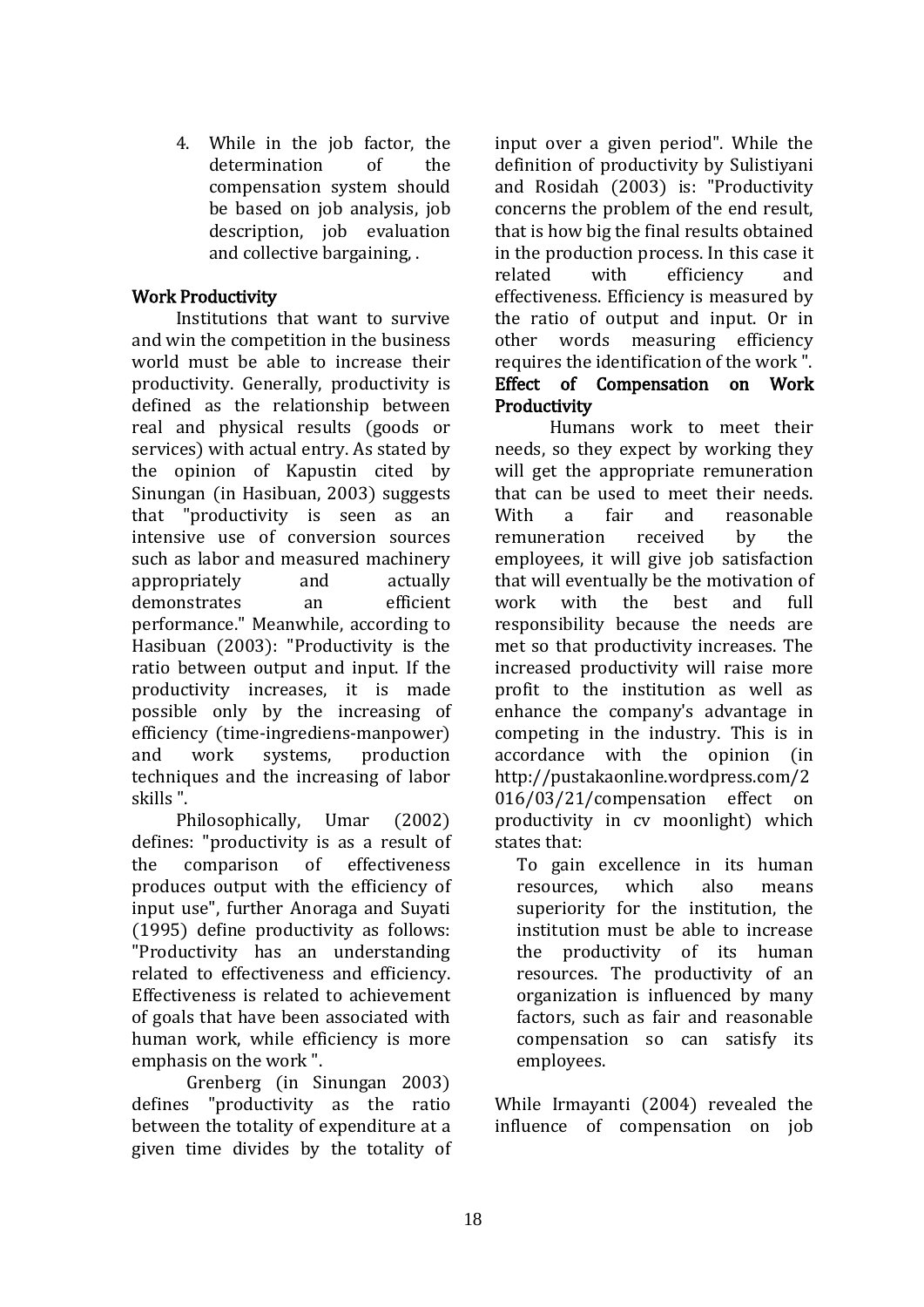satisfaction and work productivity as follows:

> Compensation including salaries and incentives is a mirror of competence and contribution received through the job relationship within an institution / organization. The levels of compensation have a major impact on recruitment, job satisfaction, productivity and turnover. Also determines lifestyle, status, selfesteem and feelings towards his institution. Therefore, it can be said that compensation includes one that affects success in achieving the vision and mission of the institution.

Irmayanti's opinion is similar to the results of the 2007/2008 Work Asia survey conducted by human resources consultant Watson Wyatt who revealed that:

Compensation and benefits become one of the main driving factors of

### Conceptual framework

Through propositions that are based on theoretical studies and empirical studies will be explained how many hypotheses to be prepared and

#### **Theoretical studies**

- 1. Pengaruh Kompensasi Terhadap Produktivitas Kerja. Mathis dan Jacson dalam Ahmad Ariadi Lubis (2005)
- 2. Pengaruh Kompensasi Terhadap Produktivitas Kerja Gessler Gary. (2007)
- 3. Hubungan Kompensasi dengan Peningkatan Produktivitas Kerja. Siagian (2002)
- 4. Kompensasi sebagai Motivator Untuk Meningkatkan Kinerja Karyawan. Ninuk Mulyani dalam Ahmad Ariadi Lubis (2005)
- 5. Pengaruh Kompensasi Terhadap Produktivitas Kerja Pegawai. Gessler dalam Vicky Frestiani Dewi (2014)
- 6. Pengaruh Kompensasi Finansial dan Nono Finansial terhadap Terhadap Produktivitas Kerja. Melayu S.P Hasibuan dalam Endinus Kagoya (2012)

engagement in the institution. While high attachment can lead to the achievement of superior financial performance of the agency, which further determines the success of the business.

It is concluded that the survey reveals those with high degree of attachment will take responsibility and focus on contributions to institution's goals, as well as greater loyalty. Where they are 2.5 times more can be top performers, compared to their colleagues who do not engage. So they are not moving around, they can stay in one institution longer . At the same time, that means productivity institution are increasing. High levels of productivity and retention will further improve the institution's financial performance.

According to Simamora (1999) "compensation affects satisfaction and acts as a feedback that allows adjusting behavior later.

how the relationship influence between variables. Before drawing up a conceptual framework, first the framework of the thinking process as shown in Figure 2.1.

#### **Empirical studies**

- 1. Pengaruh Pemberian Kompensasi Terhadap Produktivitas Kerja: Rahmatika (2002)
- 2. Pengaruh Kompensasi Terhadap Produktivitas Kerja : Prima Istiana (2008)
- 3. Pengaruh kompetensi terhadap produktivitas kerja dan tingkat turn : Safitri (2001)
- 4. Pengaruh Kompensasi Finansial Terhadap Kinerja**:** Putra Samudra (2014)
- 5. Pengaruh Kompensasi Finansial Terhada Kepuasan Kerja dan Tingkat Produktivitas Kerja : Hidayat Argubi (2009)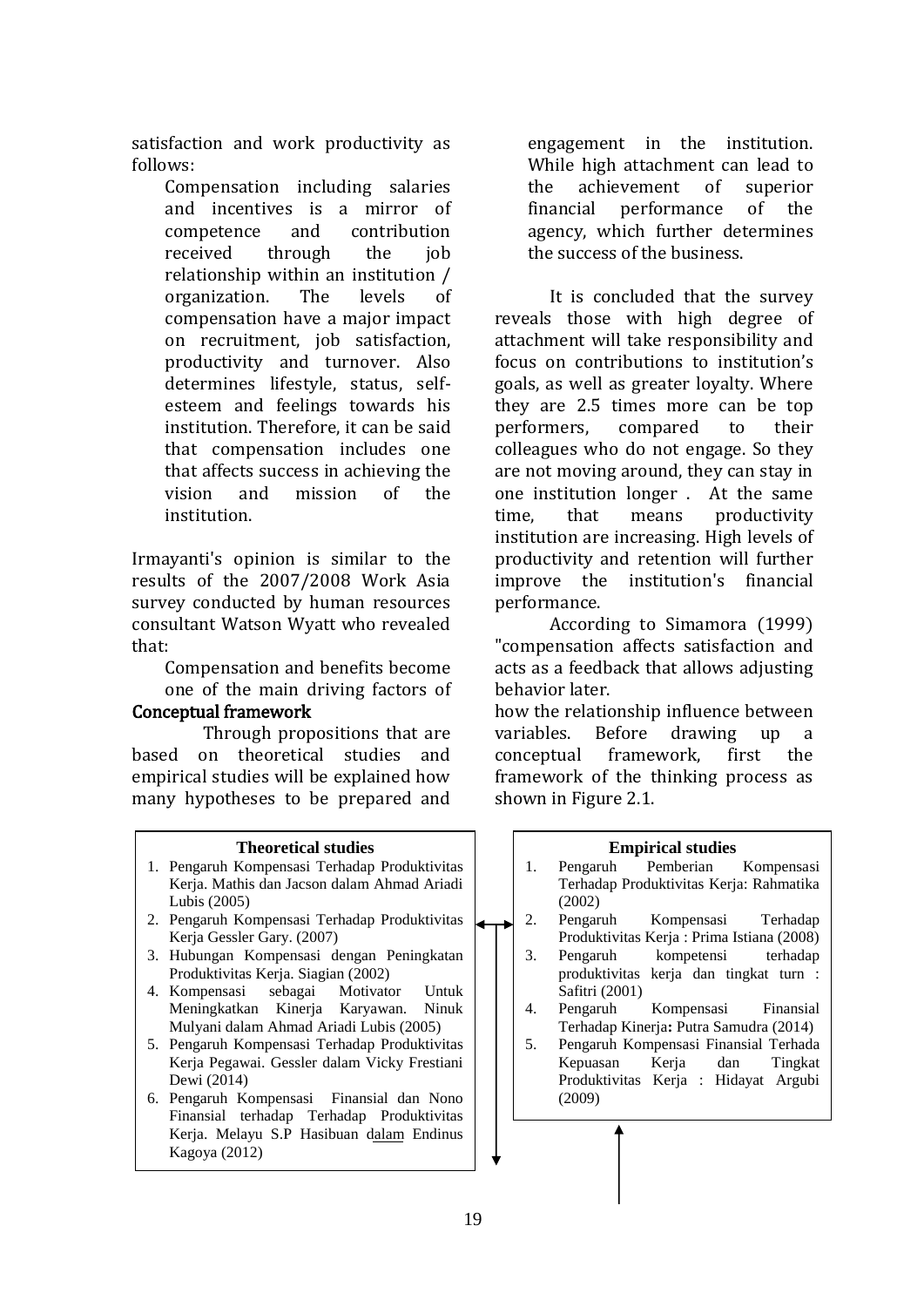

figure 2.1. The Thinking Process Framework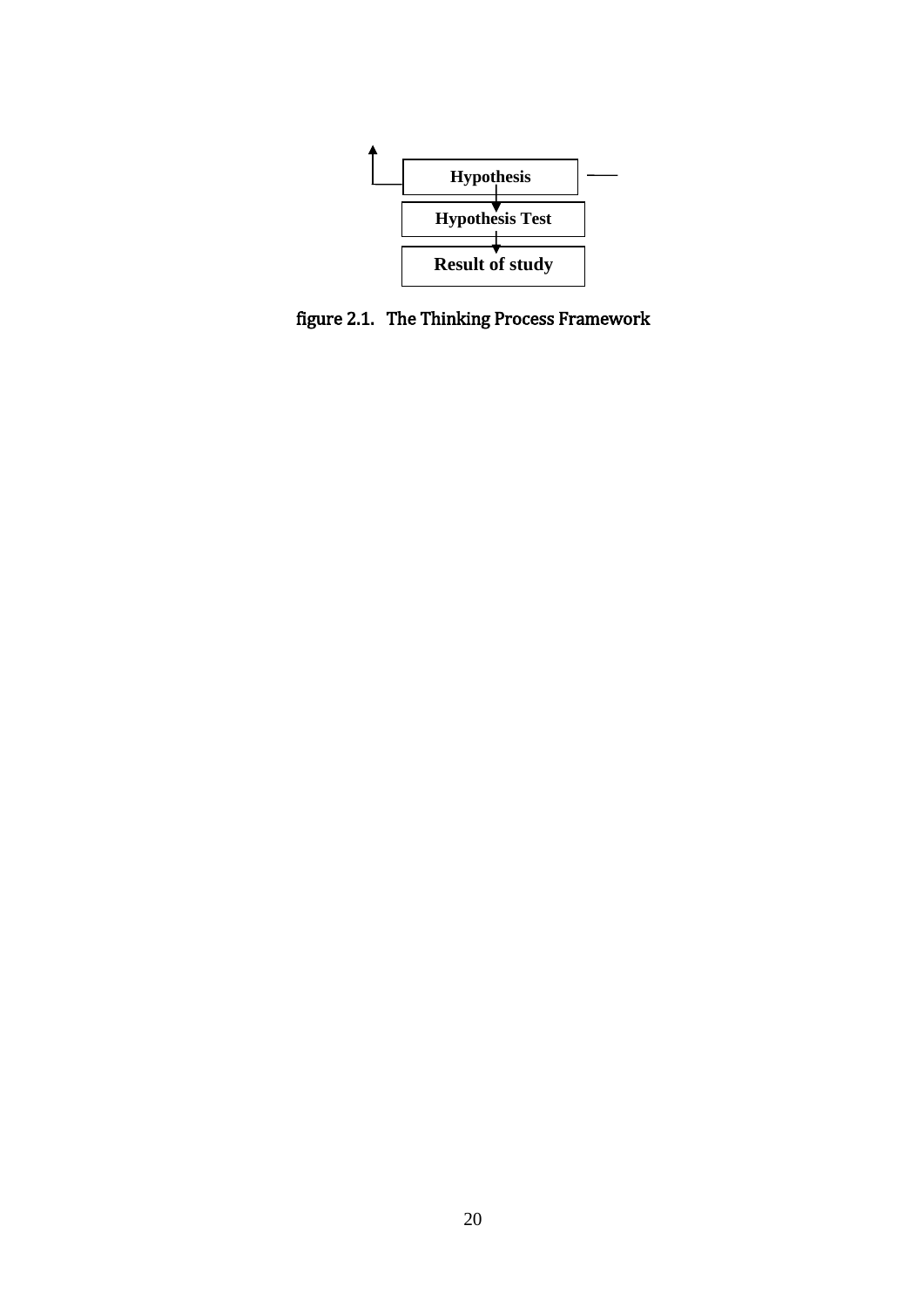# Hypothesis

Hypotheses in this study are:

- 1. The null hypothesis (Ho)
	- There is no effect of financial compensation (salary, courses allowances and overtime wages) on the work productivity of Non-Permanent Teachers SMP N 2 Jember either simultaneously or partially.

2. Working Hypothesis (Ha)

There is the effect of financial compensation (salary, courses allowances and overtime wages) to the work productivity of Non-Permanent Teachers of SMP N 2 Jember either simultaneously or partially.

Based on the the problem formulation and research objective in this study, hypotheses is divided into several hypotheses, they are:

- 1. H1a  $=$  salary compensation has a significant effect on work productivity partially
- 2.  $H1b =$  compensation of courses allowances partially has a significant effect on work productivity
- 3. H1 $c =$  compensation of overtime wages partially has a significant effect on work productivity
- $4. H2 =$  compensation of salary, courses allowances and overtime wages simultaneously have a significant effect on work productivity

# RESEARCH METHOD

This research belongs to survey research while based on its purpose including explanatory research. The location of this research is in SMP N 2 Jember. The independent variables in this study are financial compensation (X) consisting of Salary (X1), Courses Allowances (X2), and Overtime Wages (X3). While the dependent variable in this study is employee work productivity (Y). Population in this research is all Non Permanent Teacher (GTT) at SMP N 2 Jember which also become sample. Data collection methods used in this study are observation, direct interview, questionnaire, and documentation. At the stage of data processing, use SPSS Ver.10 program performed steps such as examination of data (editing), coding and tabulation. While the stages of data analysis that follow is the test of validity and reliability, multiple linear regression and testing of research hypotheses with F-test and t-test.

Multiple Linear Regression used to know the effect of compensation factor (independent variable) on work productivity of GTT SMP N 2 Jember (dependent variable) whose formulation as follows (Supranto, 2001).

1. To know the magnitude of the influence of compensation factors (independent variables) on the level of work productivity GTT used the following formula:

Y = a + b1X1 + b2X2 +

# $b3X3 + e$

Information:

 $Y = Level$  of work productivity GTT

 $A =$ Constants

|     | $B1 \dots b4 = Regression coefficients$ |
|-----|-----------------------------------------|
| X1  | $=$ Salary                              |
| ັນາ | $\overline{a}$ Lee Depart to            |

- $X2 =$ Les Benefits
- $X3 = 0$  vertime Wages
- $e =$ Interference variable

Regression analysis was performed as a statistical test in order to know the effect of compensation on the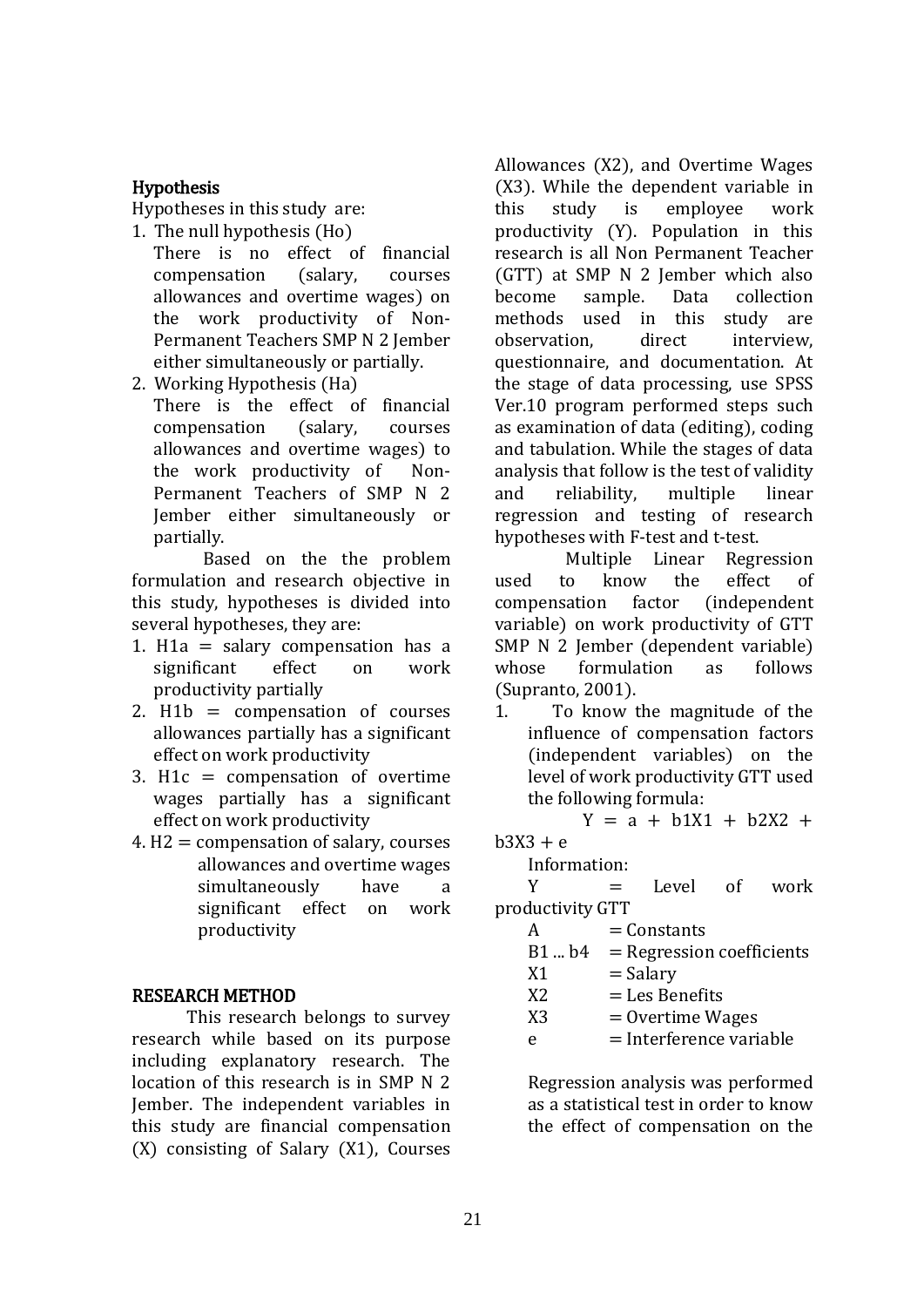level of work productivity of GTT SMP N 2 Jember.

- 2. Determining the Hypothesis
	- Ho =  $\beta i = 0$  The independent variables simultaneously have no significant effect on the dependent variable
	- Hi =  $βi ≠ 0$  Independent variables simultaneously have a significant influence on the dependent variable
- (3). Determining the level of significance. The expected level of significance is  $\alpha = 5\%$  or confident interfal 95%

(4). Testing criteria for two-sided testing:

(A). By comparing the calculated statistics with the table statistics

\* If statistics F count <statistic Ftabel, then Ho accepted

\* If the statistics F count> Ftable statistic, then Ho is rejected

\* If statistics t count <ttable statistic, then Ho accepted

\* If statistics thitung> ttable statistics, then Ho rejected

(B). Based on Probability

\* If probability> 0.05, then Ho is accepted

 $*$  If probability  $< 0.05$ , then Ho is rejected

# RESULTS ANALYSIS

Results of the calculation of multiple linear regression analysis in this study by using the calculation of computer program Statistical and Service Solution (SPSS) version 10.0. The recapitulation of the results of multiple linear regression analysis is presented in the following table

| No.                      | Independent Variable    | Coefficient<br>Regression | Presentation of<br>hypotheses |         | Sign. |
|--------------------------|-------------------------|---------------------------|-------------------------------|---------|-------|
|                          |                         |                           | t-count                       | t-table |       |
| 1.                       | Salary (X1)             | 0,126                     | 2,274                         | 2,228   | 0,046 |
| 2.                       | Courses Allowances (X2) | 0,218                     | 3,108                         |         | 0,011 |
| 3.                       | Overtime Wages (X3)     | 0,110                     | 2,627                         |         | 0,025 |
| Constants                |                         | $= 0.437$                 |                               |         |       |
| $R^2$                    |                         | $= 0.960$                 |                               |         |       |
|                          | Adjusted $R^2$          | $= 0.948$                 |                               |         |       |
| F-count                  |                         | $= 79,821$                |                               |         |       |
| $F$ - table $(5\%;3,10)$ |                         | $= 3,708$                 |                               |         |       |
| Significance             |                         | $= 0,000$                 |                               |         |       |

Table 1. Recapitulation of Results of Multiple Linear Regression Analysis

Source: Research data is processed

Based on the result of multiple linear regression analysis obtained regression equation as follows:

 $Y = 0.437 + 0.126 X1 + 0.218 X2 +$ 0.110 X3

From the multiple linear regression equation above can be seen the effect of the independent variables (salary, courses allowances and overtime wages) to the dependent variable

(work productivity), while the meaning of multiple linear regression equation above can be explained as follows:

1. The regression equation constant (b0) scores positive that is 0.437, meaning that if there are no scores on independent variables or the independent variables equal to zero, then the work productivity is 0.437.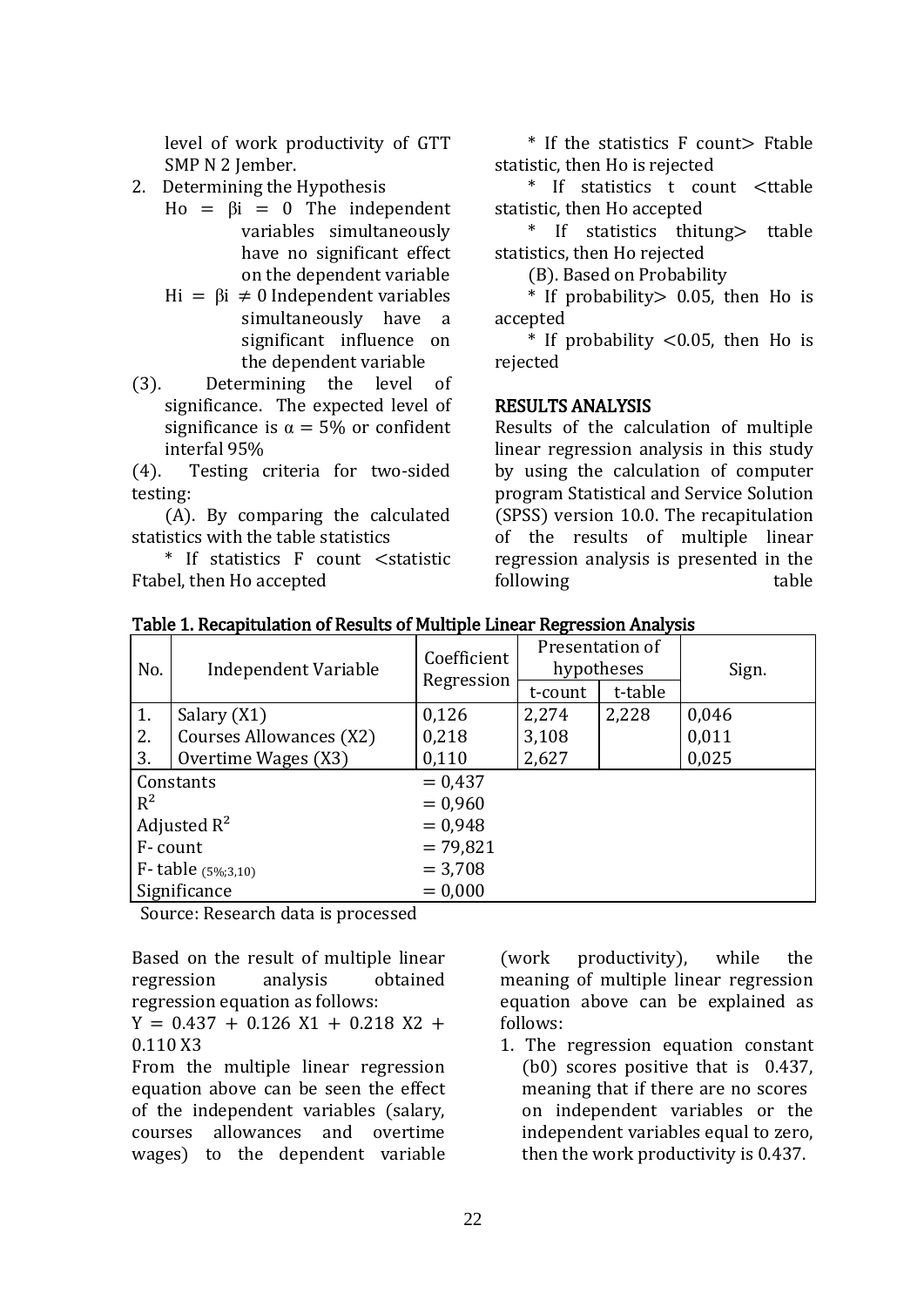- 2. The regression coefficient of salary variable (b1) has a positive score of 0.126, meaning that the increase of salary for one unit, then there will be an increase in work productivity of 0.126 with the assumption of other independent variables are constant.
- 3. The regression coefficient of variable courses allowances (b2) is positive 0.218, it means that the increase of allowance of courses allowances by Table 2. Recapitulation of t-Test Results

one unit, hence there will be the increasing of work productivity to 0,218 with assumption of other independent variables are constant.

4. The regression coefficient of overtime wage variable (b3) is positive, that is 0.110, meaning that the increasing of overtime wages per one unit, then there will be an increase of work productivity of 0.110 with the assumption of other independent variables are constant.

| Variable                | t-count | t-table | Sig.  |
|-------------------------|---------|---------|-------|
| Salary (X1)             | 2,274   | 2,228   | 0.046 |
| Courses Allowances (X2) | 3,108   |         | 0,011 |
| Overtime Wages (X3)     | 2,627   |         | 0.025 |

Source: Research data is processed

Based on the t- test steps and the above table, then the hypothesis testing for each independent variable salary, courses allowances and overtime wages to work productivity are as follows:

- 1. Salary Variable (X1) : Based on the above table it is known that the score of t- count variable of salary is equal to 2,274 with probability value is 0,046, while t-table score is 2,228, so t-count> t-table (2,274> 2,228). This shows that salary variable partially have a significant effect on work productivity.
- 2. Variable Courses Allowances (X2)

Based on the above table it is known that the score of t-count of the courses allowances variable is 3,108 with probability value of 0.011, while the t-table score is 2,228, so that tcount> t-table (3,108> 2,228). This shows that the variable courses allowances partially have a significant effect on work productivity.

3. Variable Overtime Wages (X3) Based on the above table it is known that the t-value of the overtime wage variable is 2.627 with the probability value of 0.025, while the t-table value is  $2.228$ , so that t-count t-table  $(2.627 > 2.228)$ . This indicates that the variable of overtime wage partially has a significant effect on work productivity.

# Hypothesis Testing Regression Coefficient Simultaneously with Test F

This test is intended to determine the effect of independent variables (salary, courses allowances and overtime wages) to the dependent variable (work productivity) simultaneously (together).

The test steps are as follows:

- 1. H $0:$  bi = 0, meaning partially there is no significant influence of the variables X1, X2, X3 to Y. H1: bi  $\neq$  0, meaning that there is partially significant influence of variable X1, X2, X3 to Y.
- 2.  $\alpha = 0.05$
- 3. Criteria testing:
	- H0 is accepted, if F-count <Ftable, it means simultaneously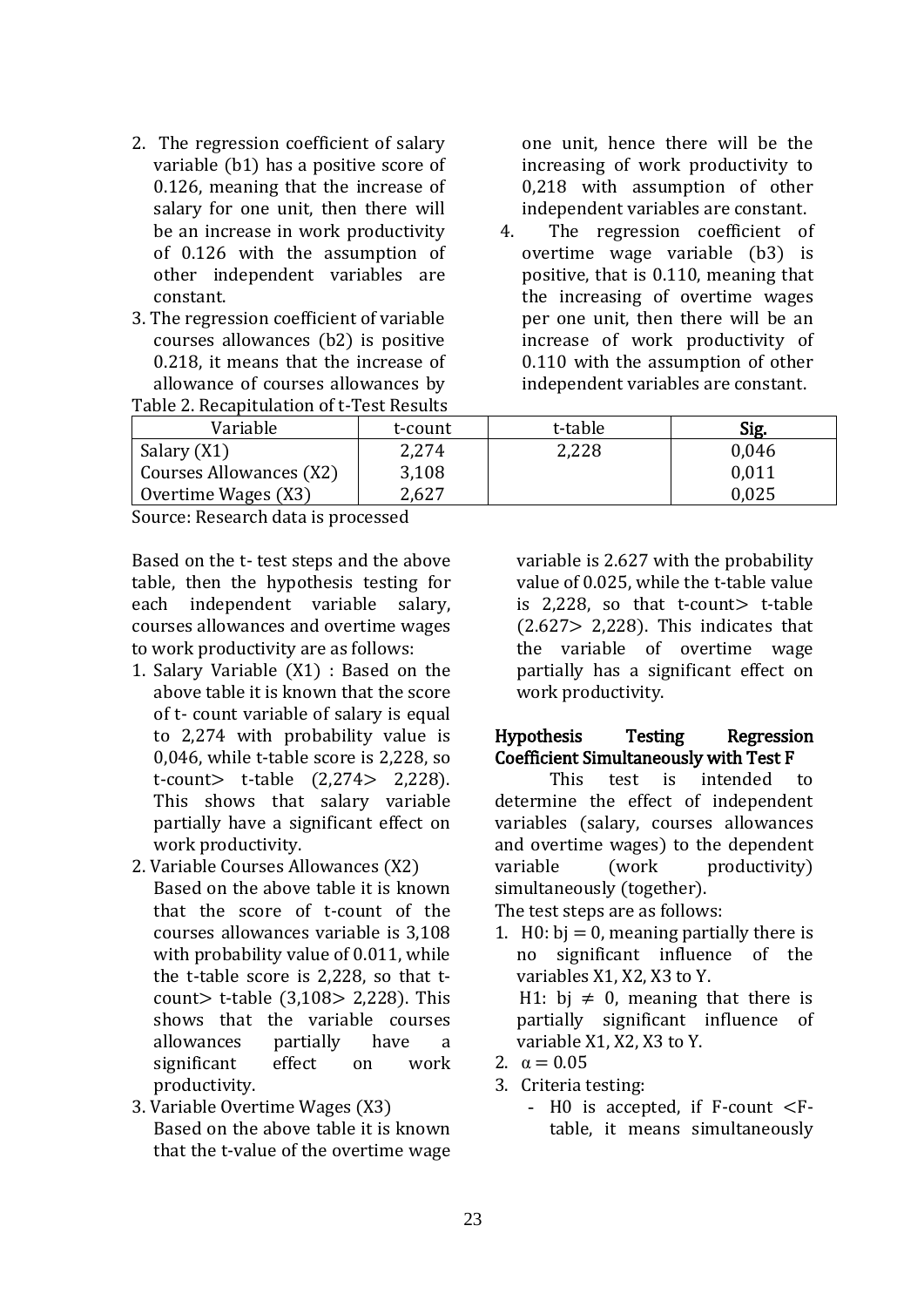there is no significant influence from variable X1, X2, X3 to Y.

- $-$  H0 is rejected, if F-count  $>$  Ftable, it means that there are simultaneously significant influence of variable X1, X2, X3 to Y.
- 4. F-table  $= 3.708$ 
	- $F$ -count = 79.821

The score of F-count is 79.821 (p  $= 0.000$  and the score F-table is 3.708. then  $F$ -count >  $F$ -table (79.821> 3.708), means that the independent variables (salary, courses allowances and overtime wages) simultaneously has a significant influence on the dependent variable (work productivity).

### The Partially Hypothesis Testing Regression Coefficient with t-test

To know the influence of independent variable to dependent variable partially used t-test, which is compare between the result of t-count with t-table from each variable, salary. courses allowances and overtime wages to work productivity.

The test steps are as follows:

1. H0:  $bj = 0$ , meaning partially there is no significant influence of the variables X1, X2, X3 to Y.

- 2. H1: bj  $\neq$  0, meaning that there is partially significant influence of variable X1, X2, X3 to Y.
- 3.  $\alpha = 0.05$
- 4. Criteria testing:
	- H0 is accepted, if t-table  $lt$ tcount <t-table, it means partially there is no significant influence of variables X1, X2, X3 to Y.
	- H0 is rejected, if t-count  $\lt$ -ttable or  $t$ - count  $>$  t-table. meaning that partially there is significant influence from variable X1, X2, X3 to Y.

### Coefficient of Determination  $(R<sup>2</sup>)$

Effective contributions are used to find out which variables have the greatest contribution to work productivity or, in other words, which factor is the most dominant among the independent variables. Determination of effective donations is done by multiplying the score of standardized coefficients with zero-orde correlation on each independent variable. The results of effective donations are presented in the following table:

| Variable                             | Standardized<br>Coefficient | Correlation<br><b>Zero Order</b> | <b>Effective</b><br><b>Contributions</b> |
|--------------------------------------|-----------------------------|----------------------------------|------------------------------------------|
| Salary (X1)                          | 0,262                       | 0,888                            | 0,233                                    |
| Courses Allowances (X2)              | 0,440                       | 0.947                            | 0,417                                    |
| Overtime Wages (X3)                  | 0.337                       | 0,921                            | 0,310                                    |
| Coefficient of Determination $(R^2)$ | 0,960                       |                                  |                                          |

Table 3. Effective Contribution of Independent Variables

Source: Research data is processed

Based on the above results, it is known that the coefficient of determination  $(R<sup>2</sup>)$  is 0.960, which means that the independent variables (salary, courses allowances and overtime wages) affect the dependent variable (work productivity) of 96.0%, while the remaining 4 , 0% influenced by other factors outside the research model, such as work atmosphere variables.

The effective contribution of each independent variable is the salary of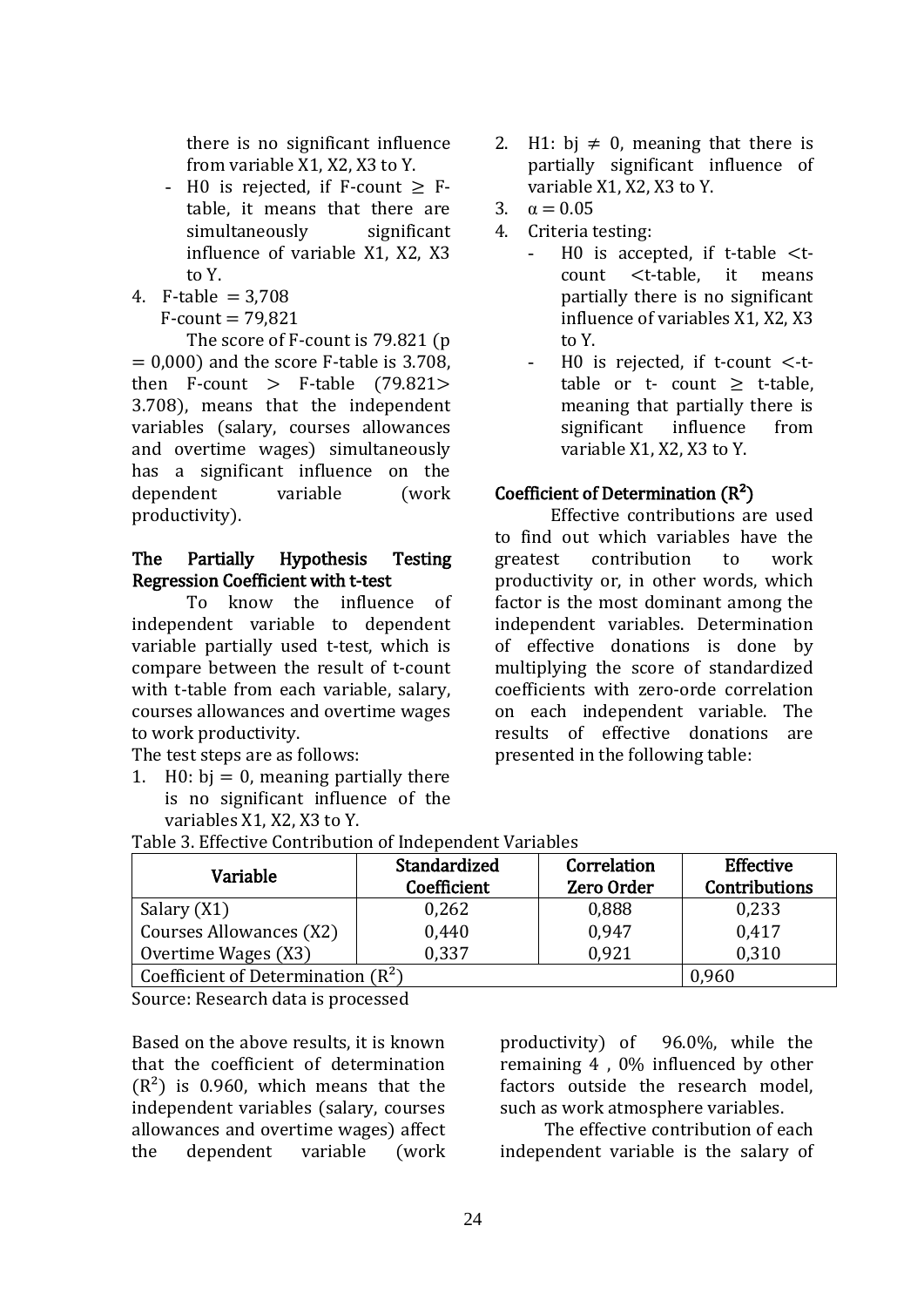0.233 (23.3%), the courses allowances is 0,417 (41,7%) and the overtime wage is 0,310 (31,0%). Based on these results it can be concluded that the most dominant variable that influences the work productivity is the variable courses allowances with a contribution of 41.7%.

Based on multiple linear regression test, it is known that both jointly tested and partially showing that financial compensation consisting of salary, courses allowances, and overtime wages have a significant influence to the work productivity of Non-Permanent Teacher (GTT) at SMP Negeri 2 Jember. The test data to determine the effect of the independent variables (salary, courses allowances, and overtime wages) on the dependent variable (work productivity) simultaneously shows that the F-count score is 79.821 ( $p =$ 0,000) and the F- Tables is 3.708, then F-count> F-table (79.821> 3.708), means that the independent variables (salary, courses allowances, and overtime wages) simultaneously have a significant influence on the dependent variable Y, that is the level of work productivity. Similarly, the results of regression analysis partially indicate that the variable Salary, Les Allowance, and Overtime Wages partially have a significant effect on the level of productivity of Non Permanent Teacher (GTT) SMP Negeri 2 Jember.

The data is also in accordance with frequency distribution data showing 14 teachers or 60, 5% is good enough and 39.5% of other respondents are considered good in the aspect of the ability of nonpermanent teachers (GTT) in carrying out teaching and learning activities (KBM) in accordance with workload and division of tasks. It is

understandable that the majority of Non-Permanent Teachers (GTT) of SMP Negeri 2 Jember are graduates of Strata One (S1) and Strata Two (S2). So do not be surpraised if the ability of Non-Permanent Teachers (GTT) in implementing teaching and learning activities (KBM) in accordance with workload and division of tasks is good. This condition is coupled with the provision of knowledge and skills gained from some training followed by respondents. This condition is also created as a result of the supervision system implemented by the management of SMP Negeri 2 Jember which continues to control and assess the work of Non-Permanent Teachers (GTT) every day. Data on the ability of Non-Permanent Teachers (GTT) to utilize the tools and learning equipment available at SMP Negeri 2 Jember Jember in KBM indicates that the Non-Permanent Teachers (GTT) SMP Negeri 2 Jember is considered good enough with the percentage of 67.4% while the rest 32.6% of respondents rated well. These data indicate that the level of work efficiency of Non-Permanent Teachers (GTT) is quite good at SMP Negeri 2 Jember. This is also supported by the reward and punishment mechanism for Non-Permanent Teachers (GTT) implemented by the management of SMP Negeri 2 Jember. The existence of rules designed by school management to be an effective control tool for management to evaluate the work efficiency of Non-Permanent Teachers (GTT). The frequency distribution data also showed a positive figure on the level of awareness of Non-Permanent Teachers (GTT) in the efficiency of learning achievement time, which is shown by 97.7% of Non-Fixed Teachers (GTT) data.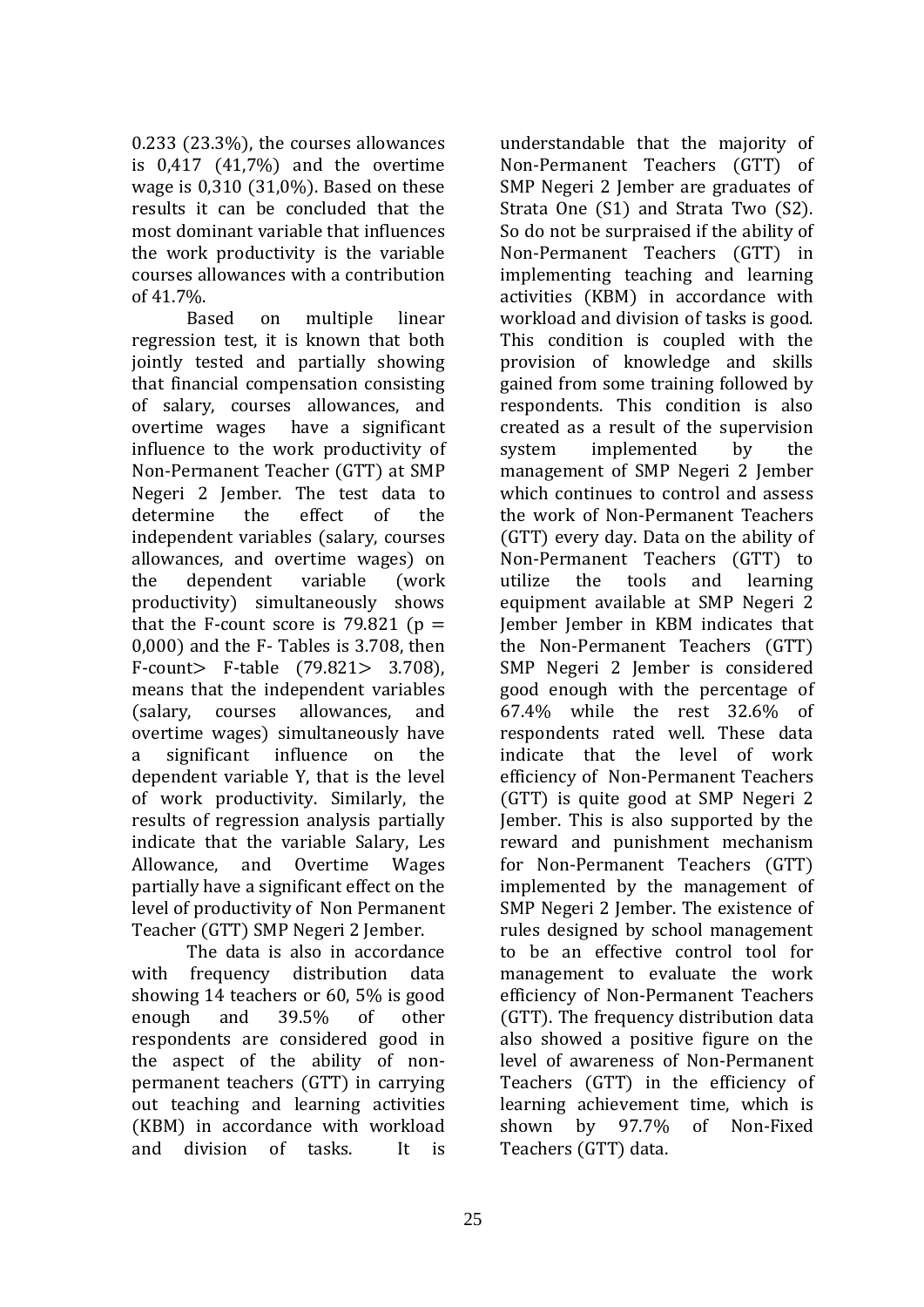# **CONCLUSION**

Based on the results and discussion about the impact of salary, courses allowances, and overtime wages for the work productivity of Non-Permanent Teacher (GTT) in SMPN 2 Jember, it is concluded that: Financial compensation salary, courses allowances, and overtime wages for Non-Permanent Teacher (GTT) in SMP Negeri 2 Jember either partially or simultaneously shows that the three variables partially have a significant effect on work productivity. Simultaneously proved by the score of F-count larger than F-table score means that independent variables salary, courses allowances, and overtime wages simultaneously have a significant influence on the dependent variable (work productivity). The effective contribution of financial compensation (salary, courses allowances, and overtime wages) to the productivity of Non-Permanent Teachers (GTT) in SMP Negeri 2 Jember is 96.0% with the variable courses allowances as the most dominant variable.

# IMPLICATIONS

Based on the conclusion of the research results, it can be obtained the implications of this study. This research is in accordance with the theoretical and empirical foundation which states that financial

# **REFERENCES**

- Arikunto, S. 2002. Prosedur Penelitian Suatu Pendekatan Praktek Edisi Revisi V. Jakarta: PT. Rineka Cipta
- Buchanan, dalam Garry Dessier, 1992. Organization Theory, Prentice Hall.

compensation has a significant effect on the productivity of teacher performance is not fixed. The final result of this research is to increase the productivity of performance, the financial compensation must be balanced and must be improved also. This is in accordance with the concept of human resource development.

Based on the conclusion of the study, there are some suggestions as the result of the study, that are for the institution SMP Negeri 2 Jember as the evaluation materials in improve the compensasion systems especially for the basic salary which has the lowest signification in order to bear better productivity based on the proportion and rules of fairness for all teachers. For the academic prominence, the result of this study can be continued in other case and location to extend some other variables of compensation which affect work productivity.

By knowing the impact of financial compensation to the work productivity of Non- Permanent Teachers (GTT), the institution SMP N 2 Jember should be more careful in giving the compensation because it is the most sensitive aspect and can possible raise problems in the future, such as undisciplined manner, decreasing of responsibility, or even move away to other institutions and many other things that damage the school's profile.

- Dessler, Gary. 2007. Manajemen Sumber Daya Manusia. Edisi Kesepuluh Jilid 2. Jakarta: PT. Indeks
- Dewi,Vicky, Frestiani. 2014. Pengaruh Kompensasi Terhadap Produktivitas Kerja Pegawai Pada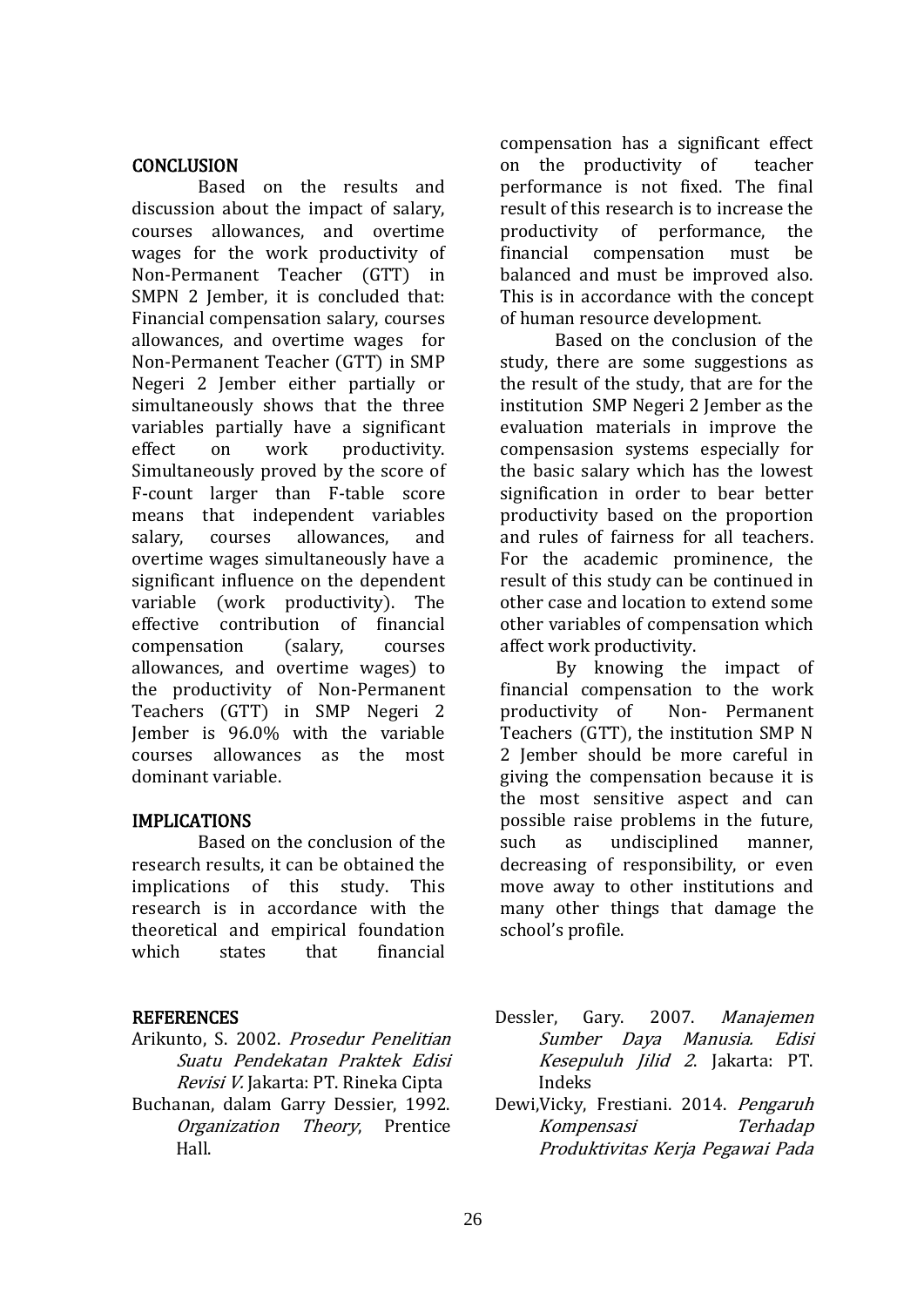Kantor Dinas Perindustrian, Perdagangan, Koperasi dan UMKM Samarinda. Samarinda: eJuornal Ilmu Administrasi Bisnis Fisip Unmul

- Flippo, Edwin B. 1984. Personnel Management (6 th ed.). McGraw-Hill International Student Edition
- Fraser, T.M., 1992. Stress dan Kepuasan Kerja, Seri Manajemen No. 14, Pustaka Binaan Pressindo, Jakarta.
- Handoko, T. Hanni, 1994. Manajemen Personalia dan Sumber Daya Manusia, BPFE, Yogyakarta
- ………. 2000. Manajemen Personalia dan Sumber Daya Manusia Edisi 2. Yogyakarta: BPFE
- Hasibuan, Drs. H. Malayu S.P. 2002, Manajemen Sumber Daya Manusia,Jakarta, P.T Bumi Aksara
- Irmayanti, 2004. Analisis Sistem Penggajian Pada Unit Bisnis Strategis Antara-Reuters. Program Pascasarjana Manajemen dan Bisnis IPB
- Istiana, Prima. 2008. Pengaruh Kompensasi Terhadap Produktivitas Kerja (Studi Pada LKM Artha Pratama dan Kusuma Abadi Malang). Program Pascasarjana Manajemen UNISMA
- Kagoya, Endinus. 2012. Pengaruh Kompensasi Finasial dan non Finansial Terhadap Produktivitas Kerja. eJuornal Ilmu Administrasi Bisnis Fisip Unmul
- Lubis, Ahmad Ariadi. 2005. Pengaruh Kompensasi Terhadap Produktivitas Kerja Karyawan Pada PTRolimex Kimia Nusamas Medan. Medan: Universitas Sumatera Utara
- Moleong, Lexy J. 1989. Metodologi Penelitian kualitatif. Remaja Karya CV: Bandung
- Mondy, R. Wayne and Noe, Robert M., 1993. Human Resources

Management, Allyn & Bacon Mowday R.t., 1982. Employ Organization Linkages : The Psychology of Commitment Abstein, and Turn Over, Academic, inc, London.

- Nurhayani. 2009. Pengaruh Kompensasi Finansial Terhadap Kinerja Pada CV. SHAD SURABAYA. Skripsi UPI. Bandung
- Ravianto, J. 1986. Produktivitas dan Seni Usaha. Lembaga Sarana Informasi Usaha dan Produktivitas: Jakarta.
- Robbins, SP., 1993. Organization Behavior : Consept, Convensus, & Application, Prelince Hall. Ind. Inc.
- ……….. 1996. Perilaku Organisasi : Konsep – Kontroversi - Aplikasi Jilid I. Jakarta : PT. Prenhalindo
- ……….. 2003. Prinsip-prinsip Perilaku Organisasi Edisi ke lima, Erlangga: Jakarta.
- Simamora, Henry. 2002. Manajemen Sumber Daya Manusia. STIE YKPN: Yogyakarta
- ……….. 2004. 2002. Manajemen Sumber Daya Manusia. STIE YKPN: Yogyakarta
- Sinungan, Muchdarsyah. 2003 Produktivitas Apa dan Bagaimana. Jakarta: PT. Bumi Aksara
- Singarimbun, M.; Efendi. 1995 Metode Penelitian Survai. Jakarta: PT. Pustaka LP3ES Indonesia